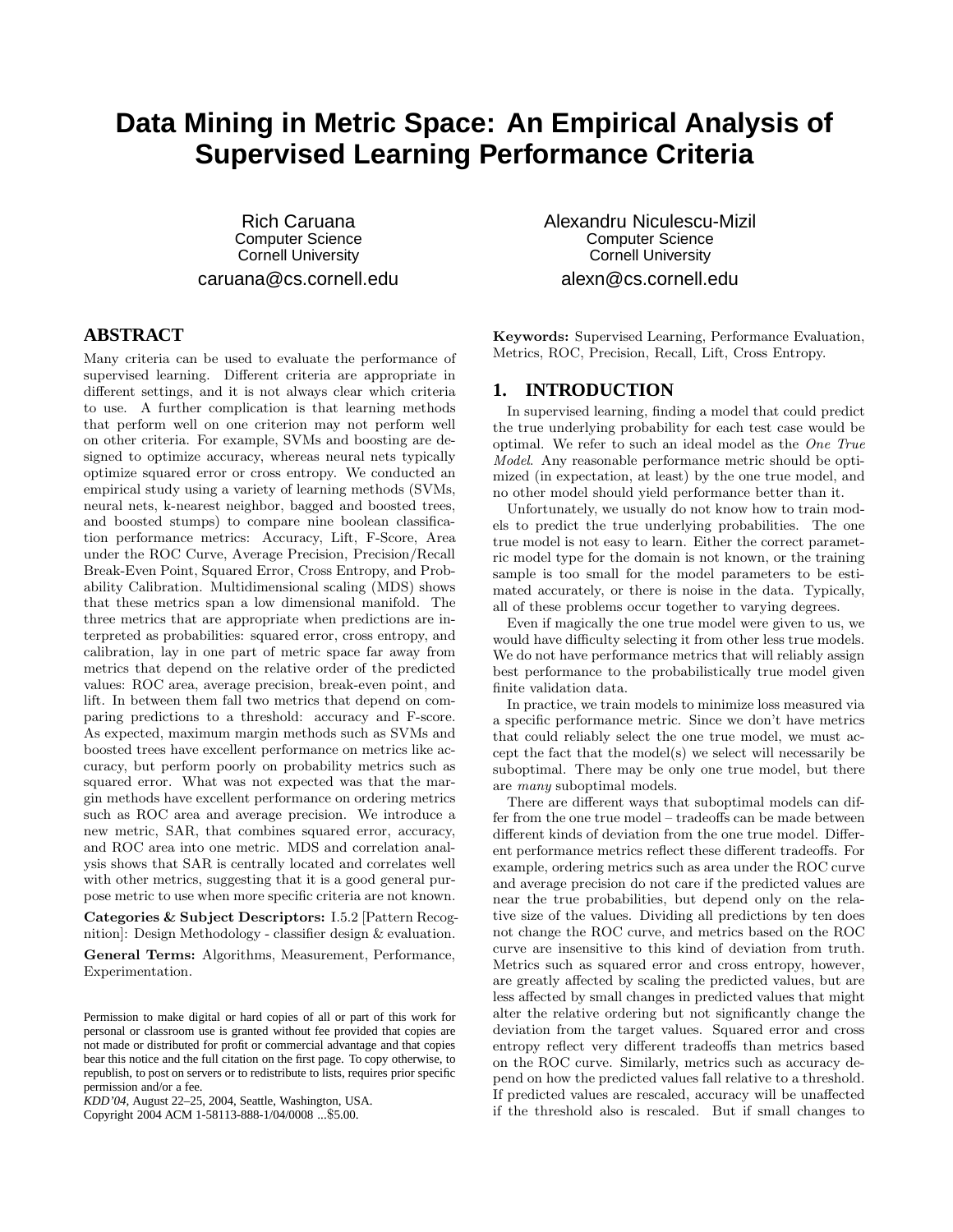

Figure 1: Level curves for six error metrics: ACC, AUC, RMS, MXE, CAL, SAR for a simple problem.

predicted values are made for cases near the threshold, this can have large impact on accuracy. Accuracy reflects yet another tradeoff in how deviation from truth is measured.

The one true model, if available, would have (in expectation) the best accuracy, the best ROC curve, and the best cross entropy, and the different tradeoffs made by these metrics would not be important. But once we accept that we will not be able to find the one true model, and must therefore accept suboptimal models, the different tradeoffs made by different performance metrics become interesting and important. Unfortunately, little is known about how different performance metrics compare to each other.

In this paper we present results from an empirical analysis of nine widely used performance metrics. We perform this empirical comparison using models trained with seven learning algorithms: SVMs, neural nets, k-nearest neighbor, bagged and boosted trees, and boosted stumps. We use multidimensional scaling (MDS) and correlation analysis to interpret the results. We also examine which learning methods perform best on the different metrics. Finally, we introduce a new metric, SAR, that combines squared error, accuracy, and ROC area into a single, robust metric.

# **2. THE PERFORMANCE METRICS**

We experiment with nine performance metrics for boolean classification: Accuracy (ACC), Lift (LFT), F-Score (FSC), Area under the ROC Curve (AUC), Average Precision (APR), the Precision/Recall Break-Even Point (BEP), Root Mean Squared Error (RMS), Mean Cross Entropy (MXE), and Probability Calibration (CAL). Definitions for each of the metrics can be found in Appendix A.

Figure 1 shows level curves for six of the ten performance metrics for a model with only two parameters  $(W1$  and  $W2)$ trained on a simple synthetic binary problem. Peak performance in the first two plots occurs along a ridge in weight space. In the other four plots peak performance is indicated by solid dots. Peak performance for some metrics nearly coincide: RMS and MXE peak at nearly the same model weights. But other metrics peak in different places: CAL has a local optimum near the optima for RMS and MXE, but its global optimum is in a different place. Also, the ridges for optimal ACC and optimal AUC do not align, and the ridges do not cross the optima for the other four metrics. Optimizing to each of these metrics yields different models, each representing different tradeoffs in the kinds of errors the models make. Which of these tradeoffs is best depends on the problem, the learning algorithm, and how the model predictions ultimately will be used.

We originally divided the nine metrics into three groups: threshold metrics, ordering/rank metrics, and probability metrics. The three threshold metrics are accuracy (ACC), F-score (FSC) and lift (LFT). F-score is the harmonic mean of precision and recall at some threshold. Lift measures the true positive rate in the fraction of cases that fall above threshold. (See Appendix A for a definition of lift, and [3] for a description of Lift Curves. Lift is the same as precision at some threshold, but scaled so that it can be larger than 1.) Usually ACC and FSC use a fixed threshold. In this paper we use 0.5. With lift, often the threshold is adjusted so that a fixed percent, p, of cases are predicted as positive, the rest falling below threshold. Usually p depends on the problem. For example, in marketing one might want to send fliers to 10% of customers. Here we somewhat arbitrarily set  $p = 25\%$  for all problems. Note that for all threshold metrics it is not important how close a prediction is too a threshold, only if the predicted value is above or below threshold.

The ordering/rank metrics look at predictions differently from the threshold metrics. If cases are ordered by predicted value, the ordering/rank metrics measure how well the ordering ranks positive cases above negative cases. The rank metrics can be viewed as a summary of the performance of a model across all possible thresholds. The rank metrics we use are area under the ROC curve (AUC), average precision (APR), and precision/recall break even point (BEP). See [10] for a discussion of ROC curves from a machine learning perspective. Rank metrics depend only on the ordering of the predictions, not the actual predicted values. If the ordering is preserved it makes no difference if the predicted values range between 0 and 1 or between 0.29 and 0.31.

Although we group Lift with the threshold metrics, and BEP with the ordering metrics, BEP and Lift are similar to each other in some respects. Lift is directly proportional to BEP if Lift is calculated at  $p$  equal to the proportion of positives in the data set. This threshold also is the break-even point where precision equals recall. BEP and Lift are similar to the ordering metrics because the threshold depends implicitly on the ordering, but also are similar to the threshold metrics because neither is sensitive to the orderings on either side of the threshold once that threshold has been defined. Results presented later suggest that both Lift and BEP are more similar to the ordering metrics than to the threshold metrics.

The three probability metrics depend on the predicted values, not on how the values fall relative to a threshold or relative to each other. The probability metrics are uniquely minimized (in expectation) when the predicted value for each case coincides with the true probability of that case being positive. The probability metrics we consider are squared error (RMS), cross entropy (MXE) and calibration (CAL). CAL measures the calibration of a model: if a model predicts 0.85 for a large number of cases, about 85% of those cases should prove to be positive if the model is well calibrated. See Appendix A for details of how CAL is calculated.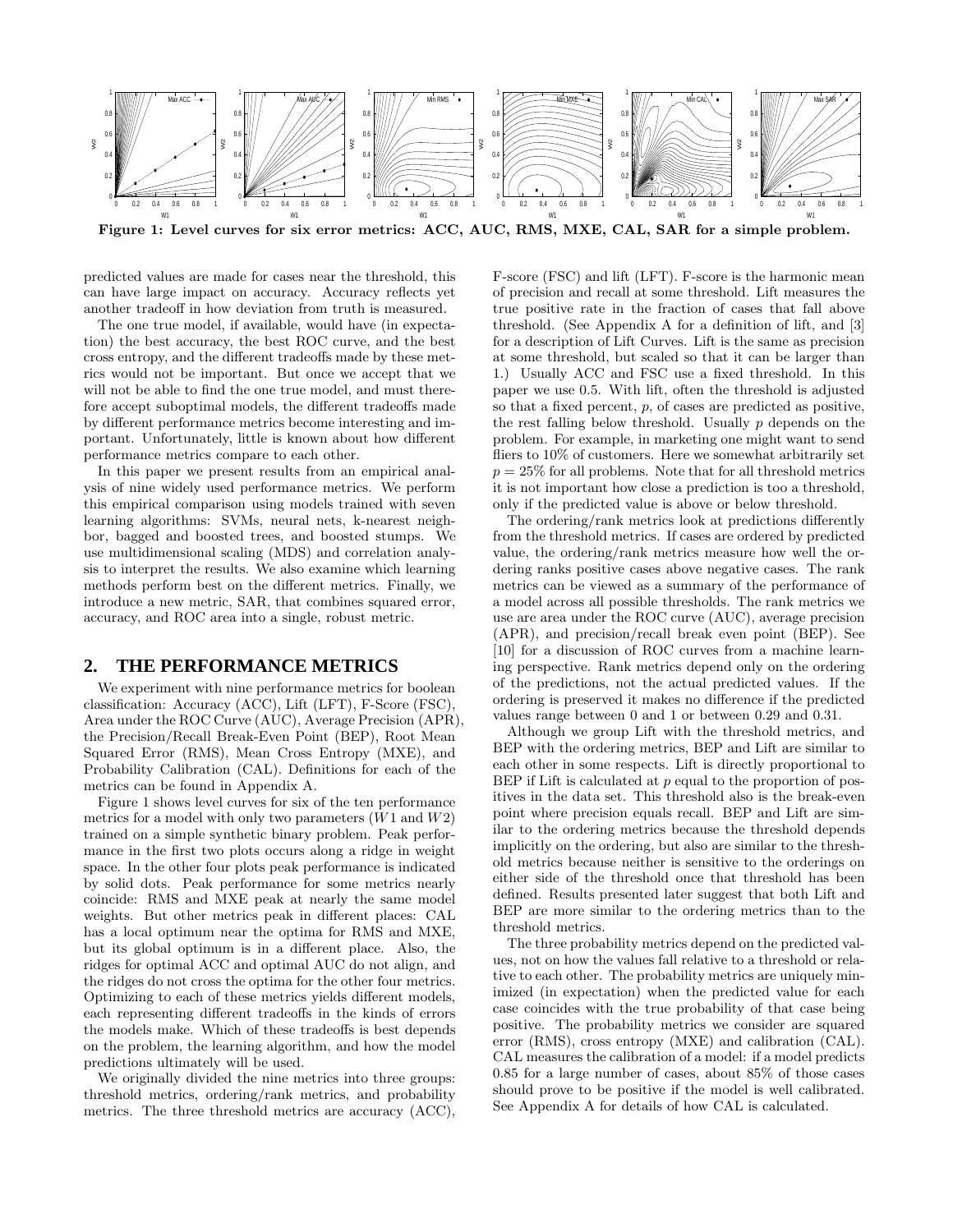We also experiment with a new performance metric, SAR, that combines squared error, accuracy, and ROC area into one measure:  $SAR = (ACC + AUC + (1 - RMS))/3$ . SAR behaves somewhat differently from ACC, AUC, and RMS alone, and is a robust metric to use when the correct metric is unknown. SAR is discussed further in Section 8.

### **3. NORMALIZING THE SCORES**

Performance metrics such as accuracy or squared error have range [0, 1], while others (lift, cross entropy) range from 0 to q where q depends on the data set. For some metrics lower values indicate better performance. For others higher values are better. Metrics such as ROC area have baseline rates that are independent of the data, while others such as accuracy have baseline rates that depend on the data. If baseline accuracy is 0.98, an accuracy of 0.981 probably is not good performance, yet on another problem, if the Bayes optimal rate is 0.60, achieving an accuracy of 0.59 might be excellent performance.

In order to compare performance metrics in a meaningful way, all the metrics need to be placed on a similar scale. One way to do this is to scale the performances for each problem and metric from 0 to 1, where 0 is poor performance, and 1 is good performance. For example, we might place baseline performance at 0, and the Bayes optimal performance at 1. Unfortunately, we cannot estimate the Bayes optimal rate on real problems. Instead, we can use the performance of the best observed model as a proxy for the Bayes optimal performance. We calculate baseline rate as follows: predict  $p$  for every case, where  $p$  is the percent of positives in the test set. We normalize performances to the range  $[0, 1]$ , where 0 is baseline and 1 represents best performance. If a model performs worse than baseline, its normalized score will be negative. See Table 1 for an example of normalized scores. The disadvantage of normalized scores is that recovering the raw performances requires knowing the performances that define the top and bottom of the scale, and as new best models are found the top of the scale changes.

CAL, the metric we use to measure probability calibration, is unusual in that the baseline model that predicts  $p$ for all cases, where  $p$  is the percent of positives in the test set, has excellent calibration. (Because of this, measures like CAL typically are not used alone, but are used in conjunction with other measures such as AUC to insure that only models with good discrimination and good calibration are selected. See Figure 1 for a picture of how unusual CAL's error surface is compared with other metrics.) This creates a problem when normalizing CAL scores because the baseline model and Bayes optimal model have similar CAL scores. This does not mean CAL is a poor metric – it is effective at distinguishing poorly calibrated models from well calibrated models. We address this problem later in the paper.

# **4. EXPERIMENTAL DESIGN**

The goal of this work is to analyze how the ten metrics compare to each other. To do this we train many different kinds of models on seven test problems, and calculate for each test problem the performance of every model on the ten metrics.

We train models using seven learning algorithms: Neural Nets (ANN), SVMs, Bagged Decision Trees (BAG-DT), Boosted Decision Trees (BST-DT), Boosted Decision Stumps

Table 1: Accuracy on ADULT problem

|                 |        | -                 |
|-----------------|--------|-------------------|
| MODEL           | ACC    | <b>NORM SCORE</b> |
| BST-STMP        | 0.8556 | 1.0000            |
| BAG-DT          | 0.8534 | 0.9795            |
| <b>DT</b>       | 0.8503 | 0.9494            |
| <b>SVM</b>      | 0.8480 | 0.9267            |
| BST-DT          | 0.8464 | 0.9113            |
| <b>ANN</b>      | 0.8449 | 0.8974            |
| <b>KNN</b>      | 0.8320 | 0.7731            |
| <b>BASELINE</b> | 0.7518 | 0.0000            |
|                 |        |                   |

(BST-STMP), single Decision Trees (DT) and Memory Based Learning (KNN). For each algorithm we train many variants and many parameter settings. For example, we train ten styles of decision trees, neural nets of different sizes, SVMs using many different kernels, etc. A total of 2000 models are trained and tested on each problem. See Appendix B for a description of the parameter settings we use for each learning method. While this strategy won't create every possible model, and won't create a uniform sample of the space of possible models, we feel that this is an adequate sample of the models that often will be trained in practice.

For each problem, the 2000 models are trained on the same train set of 4000 points. The performance of each model is measured on the same large test set for each of the ten performance metrics. In order put the performances on the same scale across different metrics and different problems, we transform the raw performance to normalized scores as explained in Section 3. In total, across the seven problems, we have  $2000 * 7 = 14,000$  models and for each model we have it's score on each of the 10 performances metrics.

## **5. DATA SETS**

We compare the algorithms on seven binary classification problems. ADULT, COVER TYPE and LETTER are from UCI Repository [1]. ADULT is the only problem that has nominal attributes. For ANNs, SVMs and KNNs we transform nominal attributes to boolean. Each DT, BAG-DT, BST-DT and BST-STMP model is trained twice, once with the transformed attributes and once with the original attributes. COVER TYPE has been converted to a binary problem by treating the largest class as the positive and the rest as negative. We converted LETTER to boolean in two ways. LETTER.p1 treats the letter "O" as positive and the remaining 25 letters as negative, yielding a very unbalanced binary problem. LETTER.p2 uses letters A-M as positives and the rest as negatives, yielding a well balanced problem. HYPER SPECT is the IndianPine92 data set [4] where the difficult class Soybean-mintill is the positive class. SLAC is a problem from collaborators at the Stanford Linear Accelerator and MEDIS is a medical data set. The characteristics of these data sets are summarized in Table 2.

Table 2: Description of problems

| PROBLEM            | $\#\text{ATTR}$ | TRAIN SIZE | TEST SIZE | POS.  |
|--------------------|-----------------|------------|-----------|-------|
| ADULT              | 14/104          | 4000       | 35222     | 25%   |
| <b>COVER TYPE</b>  | 54              | 4000       | 25000     | 36\%  |
| LETTER.P1          | 16              | 4000       | 14000     | $3\%$ |
| LETTER.P2          | 16              | 4000       | 14000     | 53%   |
| <b>MEDIS</b>       | 63              | 4000       | 8199      | 11\%  |
| <b>SLAC</b>        | 59              | 4000       | 25000     | 50%   |
| <b>HYPER_SPECT</b> | 200             | 4000       | 4366      | 24%   |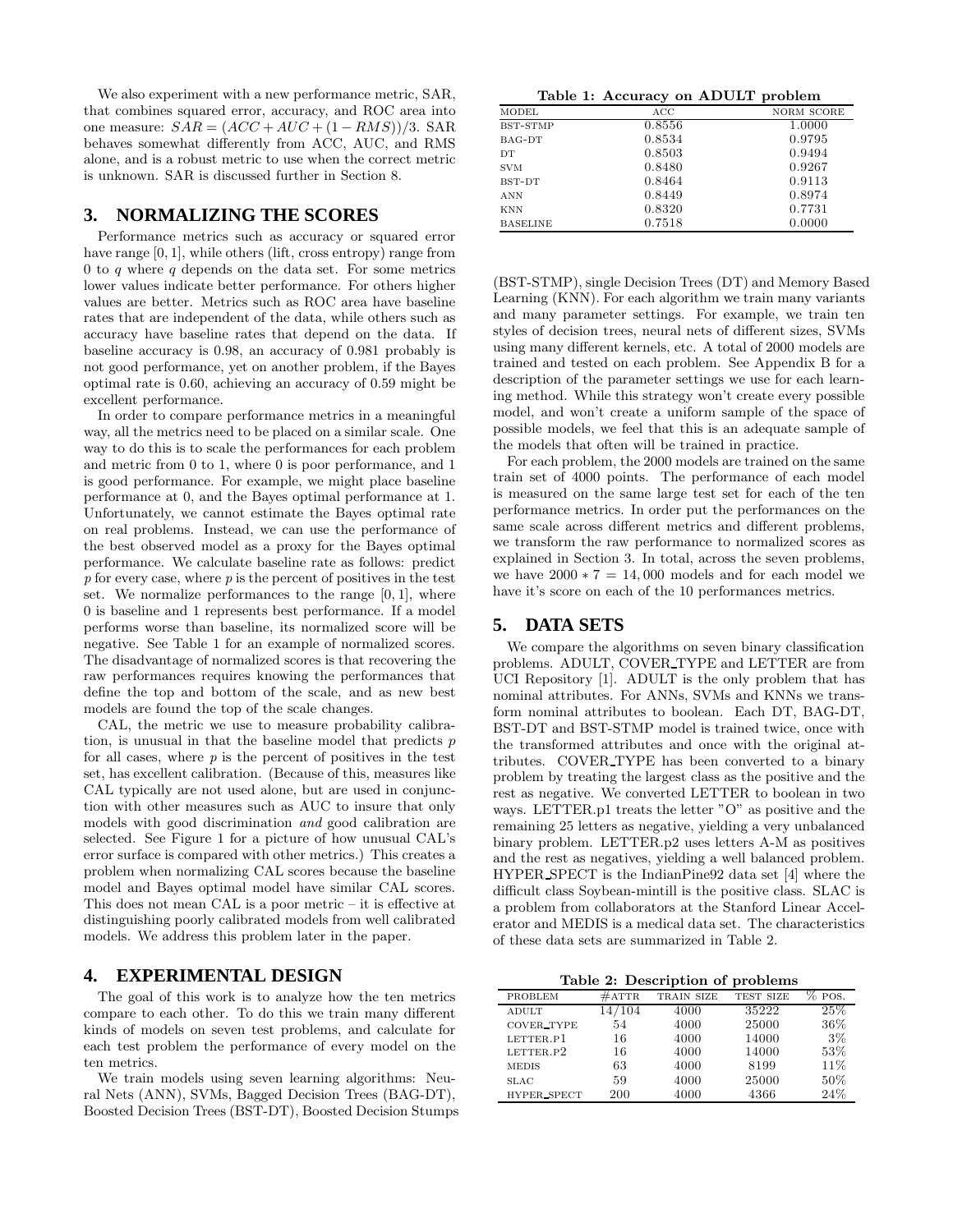#### **6. MDS IN METRIC SPACE**

Training 2000 models on each problem using seven learning algorithms gives us 14,000 models, each of which is evaluated on ten performance metrics. This gives us 14,000 sample points to compare for each performance metric. We build a 10x14,000 table where lines represent the performance metrics, columns represent the models, and each entry in the table is the score of the model on that metric. For MDS, we treat each row in the table as the coordinate of a point in a 14,000 dimension space. The distance between two metrics is calculated as the Euclidean distance between the two corresponding points in this space. Because the coordinates are strongly correlated, there is no curse-of-dimensionality problem with Euclidean distance in this 14,000 dimensional space.

We are more interested in how the metrics compare to each other when models have good performance than when models have poor performance. Because of this, we delete columns representing poorer performing models in order to focus on the "interesting" part of the space where models that have good performance lie. For the analyses reported in this paper we delete models that perform below baseline on any metric (except CAL).

Ten metrics permits  $10 * 9/2 = 45$  pairwise comparisons. We calculate Euclidean distance between each pair of metrics in the sample space, and then perform multidimensional scaling on these pairwise distances between metrics.

MDS is sensitive to how the performance metrics are scaled. The normalized scores described in Section 3 yield wellscaled performances suitable for MDS analysis for most metrics. Unfortunately, as discussed in Section 3, normalized scores do not work well with CAL. Because of this, we perform MDS two ways. In the first, we use normalized scores, but exclude the CAL metric. In the second, we include CAL, but scale performances to mean 0.0 and standard deviation 1.0 instead of using normalized scores. Scaling by standard deviation resolves the problem with CAL for MDS, but is somewhat less intuitive because scores scaled by standard deviation depend on the full distribution of models instead of just the performances that fall at the top and bottom of each scale.

Figure 2 shows the MDS stress as a function of the number of dimensions in the MDS (when CAL is included). The ten metrics appear to span an MDS space of about 3 to 5 dimensions. In this section we examine the 2-D MDS plots in some detail.

Figure 3 shows two MDS plots for the metrics that result when dimensionality is reduced to two dimensions. The plot on the left is MDS using normalized scores when CAL is excluded. The plot on the right is MDS using standard deviation scaled scores when CAL is included.

Both MDS plots show a similar pattern. The metrics appear to form 4-5 somewhat distinct groups. In the upper right hand corner is a group that includes AUC, APR, BEP, LFT, and SAR. The other groups are RMS and MXE, ACC (by itself, or possibly with FSC), FSC (by itself, or possibly with ACC), and CAL (by itself). It is not surprising that squared error and cross entropy form a cluster. Also, presumably because squared error tends to be better behaved than cross entropy, RMS is closer to the other measures than MXE. We are somewhat surprised that RMS is so centrally located in the MDS plots. Perhaps this partially explains why squared error has proved so useful in many applications.



Figure 2: MDS stress vs. number of dimensions

It is somewhat surprising that accuracy does not appear to correlate strongly with any of the other metrics, except possibly with FSC. ACC does not fall very close to other metrics that use thresholds such as Lift and F-Score, even though F-Score uses the same 0.5 threshold as accuracy in our experiments. (The threshold for Lift is adjusted dynamically so that 25% of the cases are predicted as positive.) Accuracy is surprisingly close to RMS, and closer to RMS than to MXE, again suggesting that part of the reason why RMS has been so useful is because of its close relationship to a metric such as ACC that has been so widely used.

The most surprising pattern in the MDS plot that includes CAL is that CAL is distant from most other metrics. There appears to be an axis running from CAL at one end to the ordering metrics such as AUC and APR at the other end that forms the largest dimension in the space. This is surprising because one way to achieve excellent ordering is to accurately predict true probabilities, which is measured by the calibration metric. However, one can achieve excellent AUC and APR using predicted values that have extremely poor calibration, yet accurately predict the relative ordering of the cases. The MDS plot suggests that many models which achieve excellent ordering do so without achieving good probabilistic calibration. Closer examination shows that some models such as boosted decision trees yield remarkably good ordering, yet have extremely poor calibration. We believe maximum margin methods such as boosting tradeoff reduced calibration for better margin. See Section 9 for further discussion of this issue. One also can achieve good calibration, yet have poor AUC and APR. For example, decision trees with few leaves may be well calibrated, but the coarse set of values they predict do not provide a basis for good ordering.

Figure 4 shows 2-D MDS plots for six of the seven test problems. The seventh plot is similar and is omitted to save space. (The omitted plot is one of the two LETTER problems.) Although there are variations between the plots, the 2-D MDS plots for the seven problems are remarkably consistent given that these are different test problems. The consistency between the seven MDS plots suggests that we have an adequate sample size of models to reliably detect relationships between the metrics. Metrics such as ACC, FSC, and LFT seem to move around with respect to each other in these plots. This may be because they have different sensi-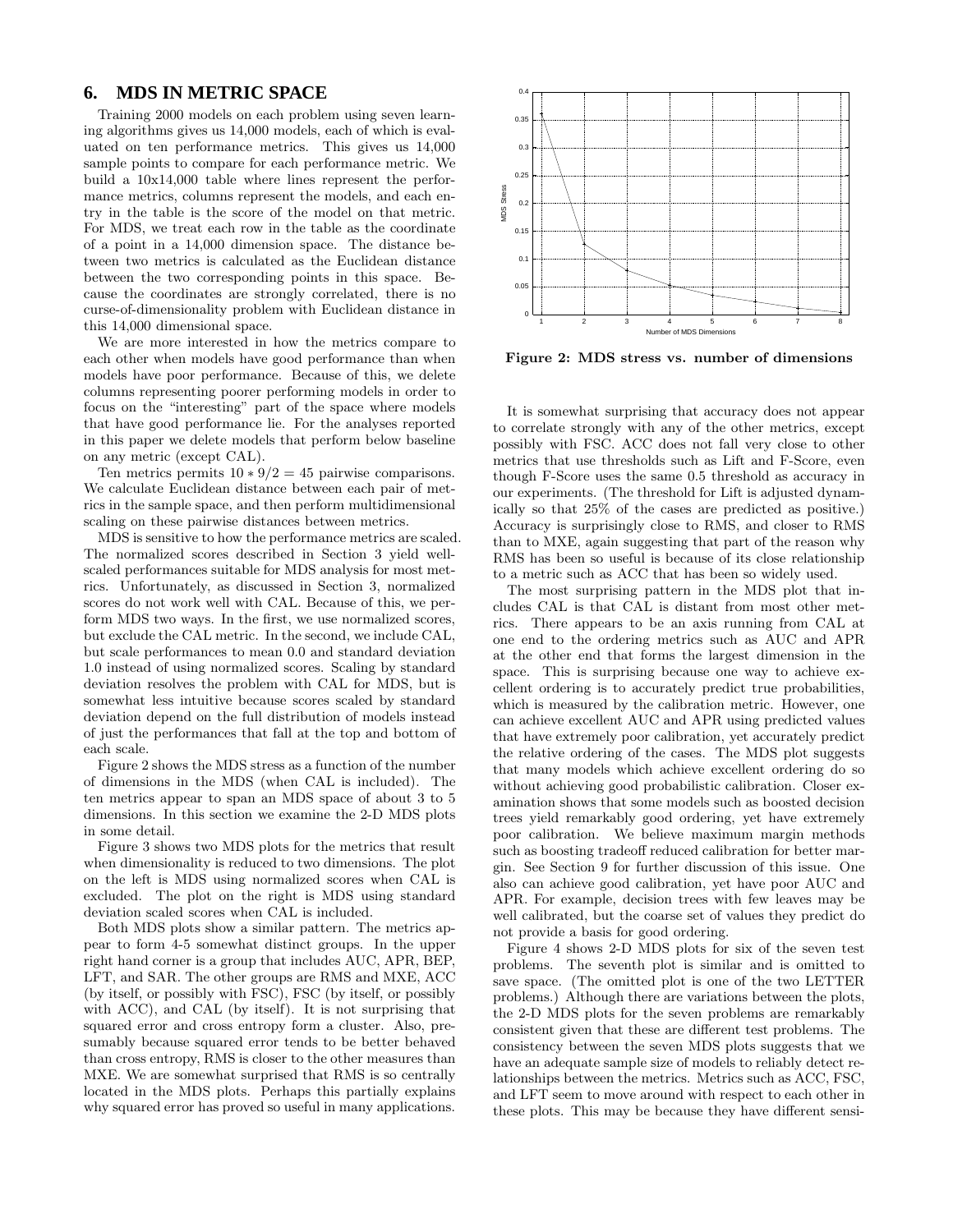

Figure 3: 2D MDS plot using normalized scores (left) and standard deviation scaling (right).

tivities to the ratio of positives to negatives in the data sets. For example, BEP is proprtional to LFT (and thus behaves similarly) when the percentage of positives in the dataset equals the fraction predicted above threshold (25% in this paper). Other than this, we have not been able to correlate differences we see in the individual plots with characteristics of the problems that might explain those differences, and currently believe that the MDS plots that combine all seven problems in Figure 3 represents an accurate summary of the relationships between metrics. Note that this does not mean that the performance of the different learning algorithms exhibits the same pattern on these test problems (in fact they are very different), only that the relationships between the ten metrics appear to be similar across the test problems when all the learning algorithms are considered at one time.

### **7. CORRELATION ANALYSIS**

As with the MDS analysis in the previous section, we used each of the ten performance metrics to measure the performance of the 2000 models trained with the different learning methods on each of the seven test problems. In this section we use correlation analysis on these models to compare metrics instead of MDS.

Again, to make the correlation analysis easier to interpret, we first scale performances to the range [0, 1] so that the best performance we observed with that metric on each problem with any of the learning methods is performance 1, and baseline performance with that metric and data set is performance 0. This eliminates the inverse correlation between measures such as accuracy and squared error, and normalizes the scale of each metric.

Ten metrics permits  $10 * 9/2 = 45$  pairwise correlations. We do these comparisons using both linear correlation (excluding CAL) and rank correlation. The results from the linear and rank correlation analyses are qualitatively similar. We present the results for non-parametric rank correlation because rank correlation makes fewer assumptions about the relationships between the metrics, and because rank correlation is insensitive to how CAL is scaled.

Table 3 shows the rank correlation between all pairs of metrics. Each entry in the table is the average rank correlation across the seven test problems. The table is symmetric and contains only 45 unique pairwise comparisons. We present the full matrix because this makes it easier to scan some comparisons. The final column is the mean of the rank correlations for each metric. This gives a rough idea how correlated each metric is on average to all other metrics.

Metrics with pairwise rank correlations near one behave more similarly than those with smaller rank correlations. Ignoring the SAR metric which is discussed in the next section, seven metric pairs have rank correlations above 0.90:

0.96: Lift to ROC Area

- 0.95: ROC Area to Average Precision
- 0.93: Accuracy to Break-even Point
- 0.92: RMS to Cross-Entropy
- 0.92: Break-Even Point to ROC Area
- 0.92: Break-Even Point to Average Precision
- 0.91: Average Precision to Lift

We expected AUC and average precision to behave very similarly and thus have high rank correlation. But we are surprised to see that Lift has such high correlation to AUC. Note that because Lift has high correlation to AUC, and AUC has high correlation to average precision, it is not surprising that Lift also has high correlation to average precision. As expected, break-even point is highly correlated with the other two ordering metrics, AUC and average precision. But the high correlation between accuracy and break-even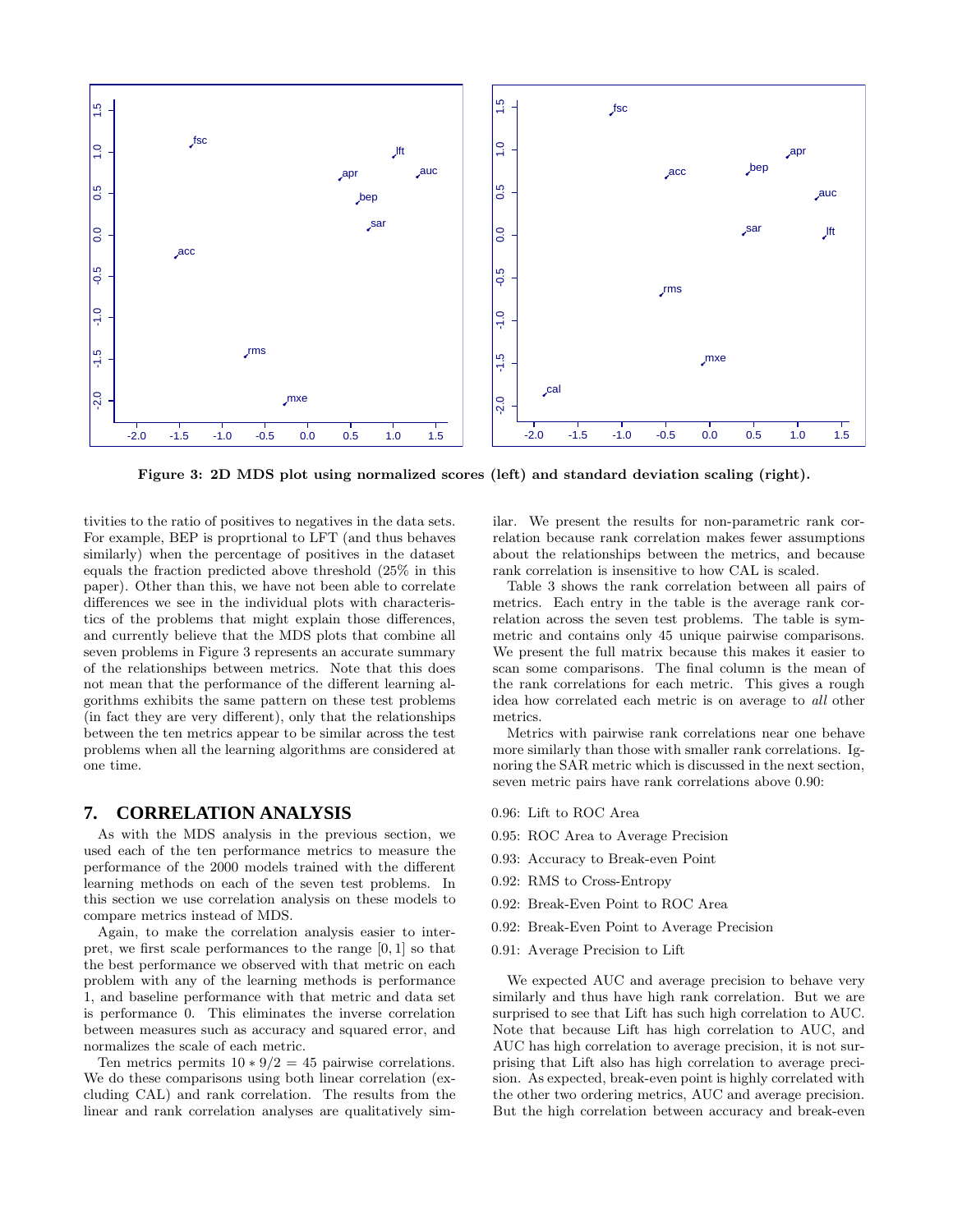

Figure 4: 2-D MDS plots for six of the seven test problems. The seventh problem yields a similar plot and is omitted only to save space. The missing plot is for one of the LETTER problems.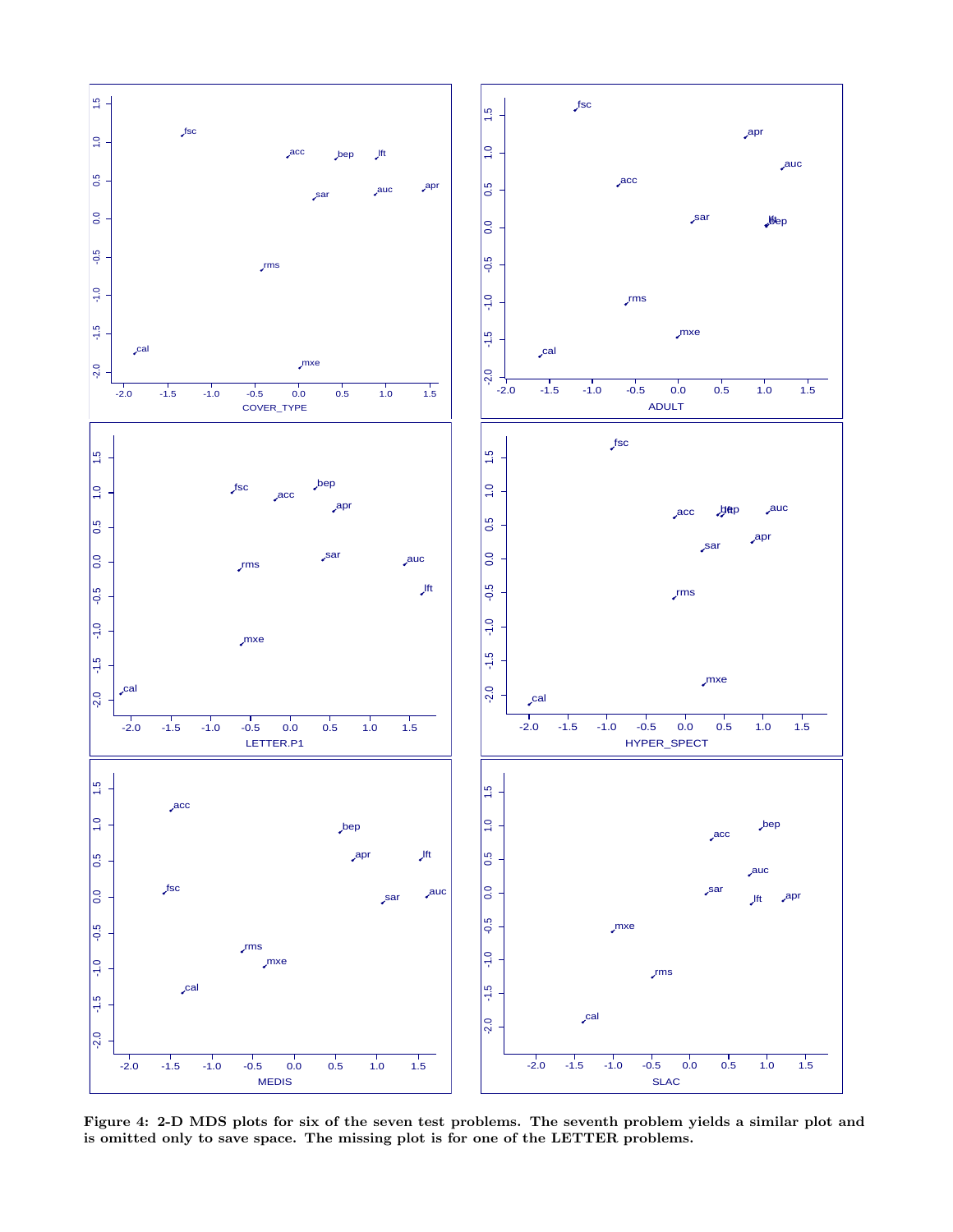|              | ACC  | FSC  | LFT  | AUC  | APR  | <b>BEP</b> | <b>RMS</b> | <b>MXE</b> | CAL  | <b>SAR</b> | MEAN  |
|--------------|------|------|------|------|------|------------|------------|------------|------|------------|-------|
| ACC          | 1.00 | 0.87 | 0.85 | 0.88 | 0.89 | 0.93       | 0.87       | 0.75       | 0.56 | 0.92       | 0.852 |
| $_{\rm FSC}$ | 0.87 | 1.00 | 0.77 | 0.81 | 0.82 | 0.87       | 0.79       | 0.69       | 0.50 | 0.84       | 0.796 |
| LFT          | 0.85 | 0.77 | 1.00 | 0.96 | 0.91 | 0.89       | 0.82       | 0.73       | 0.47 | 0.92       | 0.832 |
| AUC          | 0.88 | 0.81 | 0.96 | 1.00 | 0.95 | 0.92       | 0.85       | 0.77       | 0.51 | 0.96       | 0.861 |
| <b>APR</b>   | 0.89 | 0.82 | 0.91 | 0.95 | 1.00 | 0.92       | 0.86       | 0.75       | 0.50 | 0.93       | 0.853 |
| <b>BEP</b>   | 0.93 | 0.87 | 0.89 | 0.92 | 0.92 | 1.00       | 0.87       | 0.75       | 0.52 | 0.93       | 0.860 |
| <b>RMS</b>   | 0.87 | 0.79 | 0.82 | 0.85 | 0.86 | 0.87       | 1.00       | 0.92       | 0.79 | 0.95       | 0.872 |
| <b>MXE</b>   | 0.75 | 0.69 | 0.73 | 0.77 | 0.75 | 0.75       | 0.92       | 1.00       | 0.81 | 0.86       | 0.803 |
| CAL          | 0.56 | 0.50 | 0.47 | 0.51 | 0.50 | 0.52       | 0.79       | 0.81       | 1.00 | 0.65       | 0.631 |
| SAR          | 0.92 | 0.84 | 0.92 | 0.96 | 0.93 | 0.93       | 0.95       | 0.86       | 0.65 | $1.00\,$   | 0.896 |

Table 3: Average rank correlations between metrics

point is somewhat surprising and we currently do not know how to explain this.

The weakest correlations are all between the calibration metric (CAL) and the other metrics. On average, CAL correlates with the other metrics only about 0.63. We are surprised how low the correlation is between probability calibration and other metrics, and are currently looking at other measures of calibration to see if this is true for all of them.



Figure 5: MDS using rank correlation

Figure 5 shows an MDS plot for the metrics when distance between metrics is calculated as 1−rank correlation, making MDS insensitive to how the metrics are scaled. (Distances based on  $1 - rank correlation$  do not respect the triangle inequality so this is not a proper metric space.) The overall pattern is similar to that observed in the MDS plots in Figure 3. CAL is at one end of the space far from the other metrics. Cross-entropy is closest to RMS, though not as close as in the other plots. Cross-entropy and RMS have high rank correlation, but because cross-entropy has lower rank-correlation to other most metrics than RMS, it is pushed far from RMS which is close to other metrics in the MDS plot. APR and AUC are at the other end of the space farthest from CAL. FSC is in the upper left side of the space. ACC and RMS are near the center of the space.

#### **8. SAR: A GENERAL PURPOSE METRIC**

When applying supervised learning to data, a decision must be made about what metric to train to and what metric to use for model selection. Often the learning algorithm dictates what metrics can be used for training, e.g. it is difficult to train a neural net for metrics other than RMS or MXE. But there usually is much more freedom when selecting the metric to use for model selection, i.e. the metric used to pick the best learning algorithm and the best parameters for that algorithm.

If the correct metric for the problem is known, model selection probably should be done using that metric even if the learning algorithm cannot be trained to it. What should be done when the correct metric is not known? The MDS plots and correlation analysis suggest that RMS is remarkably well correlated with the other measures, and thus might serve as a good general purpose metric to use when a more specific optimization criterion is not known.

We wondered if we could devise a new metric more centrally located than RMS and with better correlation to the other metrics. Rather than devise a completely new metric, we tried averaging several of the well behaved metrics into a new metric that might be more robust than each one individually. SAR combines Squared error, Accuracy, and ROC area into one measure:  $SAR = (ACC + AUC + (1 RMS$ )/3. We chose these metrics for SAR for three reasons:

- 1. we wanted to select one metric from each metric group: the threshold metrics, the ordering metrics, and the probability metrics
- 2. ACC, AUC, and RMS seemed to be the most popular metric from each of these groups, respectively
- 3. these three metrics are well correlated to the other metrics in their groups, and in the MDS plots lie closest to the other metrics in their groups

As can be seen from the MDS plots and in the tables, SAR behaves differently from ACC, AUC, and RMS alone. In Table 3 SAR has higher mean rank correlation to other metrics than any other metric. In the MDS plots, SAR tends to be more consistently centrally located than other metrics. And in Table 4 it is the metric that best reflects the ordering by mean performance of the seven learning methods.

These results suggest that of the ten metrics we examined, SAR is the metric that on average is most correlated with the other metrics, both separately, and in groups. SAR is even more representative than RMS (though RMS also is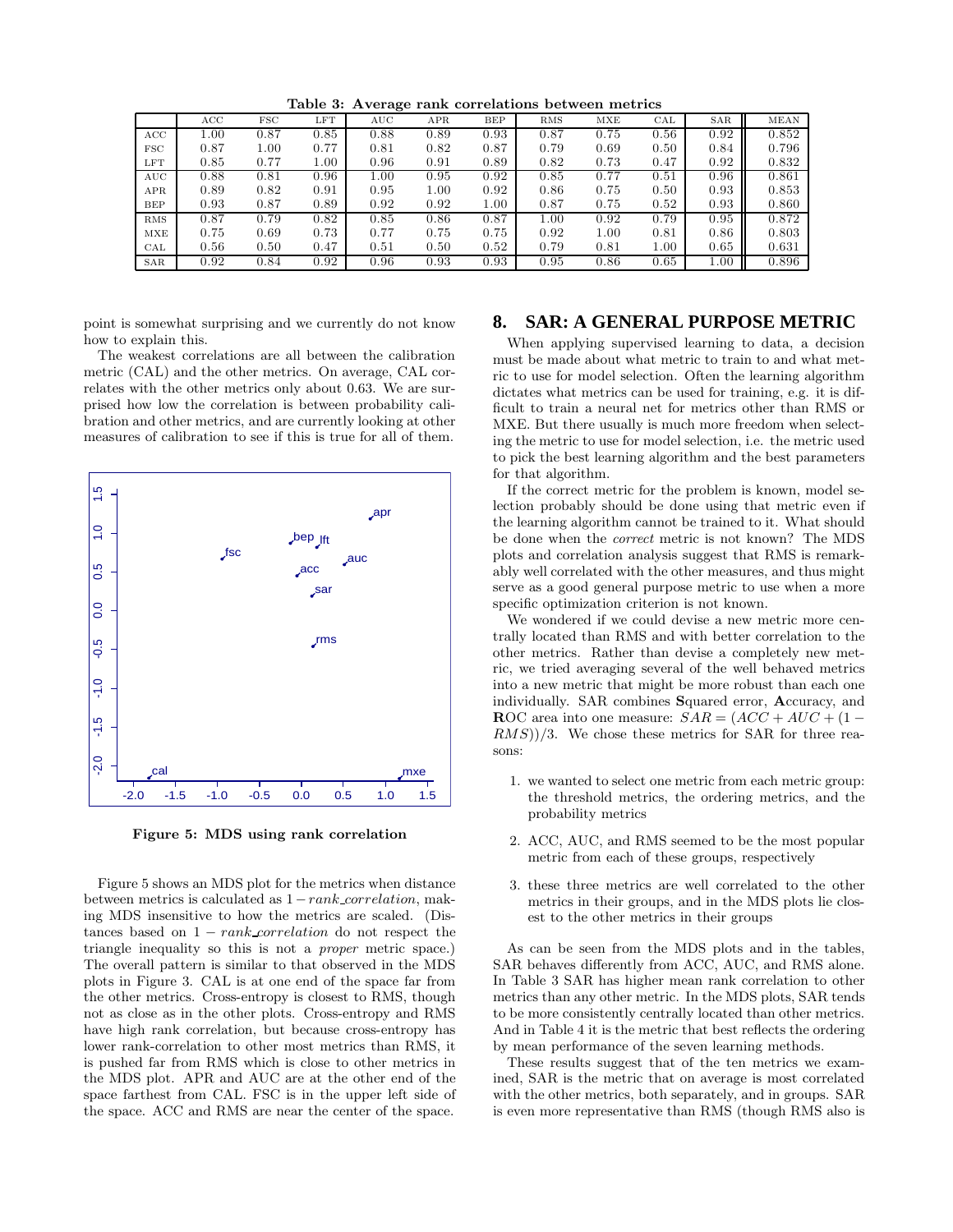Table 4: Normalized scores for each learning algorithm by metric (average over seven problems)

| MODEL      | ACC        | $_{\rm FSC}$ | LFT    | $\rm AUC$ | APR    | BEP    | <b>RMS</b> | <b>MXE</b> | CAL    | MEAN   | <b>SAR</b>  |
|------------|------------|--------------|--------|-----------|--------|--------|------------|------------|--------|--------|-------------|
| <b>ANN</b> | ${0.9236}$ | 0.921        | 0.9645 | 0.9665    | 0.9449 | 0.9470 | 0.8915     | 0.8919     | 0.9752 | 0.9363 | $_{0.9107}$ |
| <b>SVM</b> | 0.8848     | 0.9225       | 0.9546 | 0.9632    | 0.9434 | 0.9492 | 0.8898     | 0.8951     | 0.9315 | 0.9260 | 0.9119      |
| BAG-DT     | 0.8643     | 0.8733       | 0.9618 | 0.9708    | 0.9486 | 0.9304 | 0.8646     | 0.8999     | 0.8253 | 0.9043 | 0.9068      |
| <b>KNN</b> | 0.7978     | 0.8774       | 0.9316 | 0.9427    | 0.8968 | 0.9108 | 0.7846     | 0.7677     | 0.8921 | 0.8668 | 0.8633      |
| BST-DT     | 0.9337     | 0.9187       | 0.9773 | 0.9809    | 0.9688 | 0.9693 | 0.6305     | 0.6357     | 0.5235 | 0.8376 | 0.8786      |
| DT         | 0.6610     | 0.8360       | 0.8838 | 0.8845    | 0.8090 | 0.8267 | 0.6207     | 0.6681     | 0.7831 | 0.7748 | 0.7812      |
| BST-STMP   | 0.7797     | 0.8050       | 0.9173 | 0.9236    | 0.8715 | 0.8576 | 0.3147     | 0.2983     | 0.4266 | 0.6883 | 0.6659      |

very good). In an experiment where SAR was used for model selection, SAR outperformed eight of the nine metrics in selecting the models with the best overall, and tied with RMS. We believe our results suggest that SAR is a robust combination of three popular metrics that may bey appropriate when the correct metric to use is not known, though the benefit of SAR over RMS is modest at best. Attempts to make SAR better by optimizing the weights given to ACC, AUC, and RMS in the SAR average did not significantly improve SAR compared to equal weights for the three metrics. We are very impressed at how well behaved RMS alone is and are currently working to devise a better SAR-like metric that yields more improvement over RMS alone.

# **9. PERFORMANCES BY METRIC**

Table 4 shows the normalized performance of each learning algorithm on the nine metrics. (CAL is scaled so that the mean observed CAL score is 0.0 and the maximum observed CAL score is 1.0) For each test problem we find the best parameter settings for each learning algorithm and compute it's normalized score. Each entry in the table averages these scores across the seven problems. The last two columns are the mean normalized scores over the nine metrics, and the SAR performance. Higher scores indicate better performance. The models in the table are ordered by mean overall performance. We have written a separate paper to compare the performance of the learning methods to each other on these metrics, but there are a few interesting relationships between learning algorithms and metrics that are worth discussing in the context of this paper.

Overall, the best performing models are neural nets, SVMs, and bagged trees. Surprisingly, neural nets outperform all other model types if one averages over the nine metrics. ANNs appear to be excellent general purpose learning methods. This is not to say that ANNs are the best learning algorithm – they only win on RMS and CAL, but because they rarely perform poorly on any problem or metric, they have excellent overall performance.

The SVMs perform almost as well as ANNs. Note that SVM predictions on  $[-\infty, +\infty]$  are not suitable for measures like cross entropy, calibration, and squared error. SVMs do well on these metrics because we use Platt's method [8] to transform SVM predictions to calibrated probabilities. Like neural nets, SVMs appear to be a safe, general purpose, high performance learning method once their predictions have been calibrated by a method such as Platt scaling.

Although single decision trees perform poorly, bagged trees perform nearly as well as neural nets and SVMs. Bagging improves decision tree performance on all metrics, and yields particularly large improvements on the probability metrics. Like neural nets and SVMs, bagged trees appear to be a safe, general purpose, high performance learning method.

Boosted trees outperform all other learning methods on ACC, LFT, ROC, APR, and BEP. Boosting wins 2 of 3 threshold metrics and 3 of 3 rank metrics, but performs poorly on the probability metrics: squared error, cross entropy, and calibration. Maximum margin methods such as boosted trees yield poorly calibrated probabilities. (SVMs perform well on these because Platt scaling "undoes" the maximum margin.) Overall, boosting wins 5 of the 6 metrics for which it is well suited, and would easily be the top performing learning method if we consider only the 6 threshold and ordering metrics.

The KNN methods were not competitive with the better algorithms, but might done better with larger train sets. Single decision trees also did not perform as well as most other methods, probably because recursive partitioning runs out of data quickly with 4k train sets, and because small trees are not good at predicting probabilities [9]. We tested many different kinds of decision trees, including smoothed unpruned trees, and then picked the best, so the poor performance of trees here is not due to any one tree type being inferior, but because all of the many tree types we tested did not perform as well as other methods.

Interestingly, boosting stump models does not perform as well as boosting full decision trees. Boosted stumps do outperform single trees on 5 of the 6 threshold and rank metrics. Their last-place ranking below decision trees is due to their extremely poor performance on the three probability measures.

#### **10. RELATED WORK**

There is not a large literature comparing performance metrics. The closest work to ours is by Flach [7]. In this work Flach uses the ROC space to understand and compare different metrics. He analyzes accuracy, precision, weighted relative accuracy and several decision tree splitting criteria.

The STATLOG project [6] performed a large scale empirical evaluation of a number of learning algorithms in 1995. STATLOG compared the performance of the different algorithms, and also did an analysis of how the predictions made by the algorithms compared to each other. STATLOG, however, did not compare performance using different metrics.

# **11. DISCUSSION AND CONCLUSIONS**

Our analysis allows us to draw a variety of conclusions which we summarize here. If the goal is to maximize accuracy, but the model needs a continuous performance metric (e.g. using backpropagation to train a neural net), it probably is better to train the model using squared error instead of cross entropy because squared error sits closer to accuracy in metric space. This result is surprising since cross entropy is the theoretically preferred loss function for binary classification. We suspect cross entropy is not as robust as squared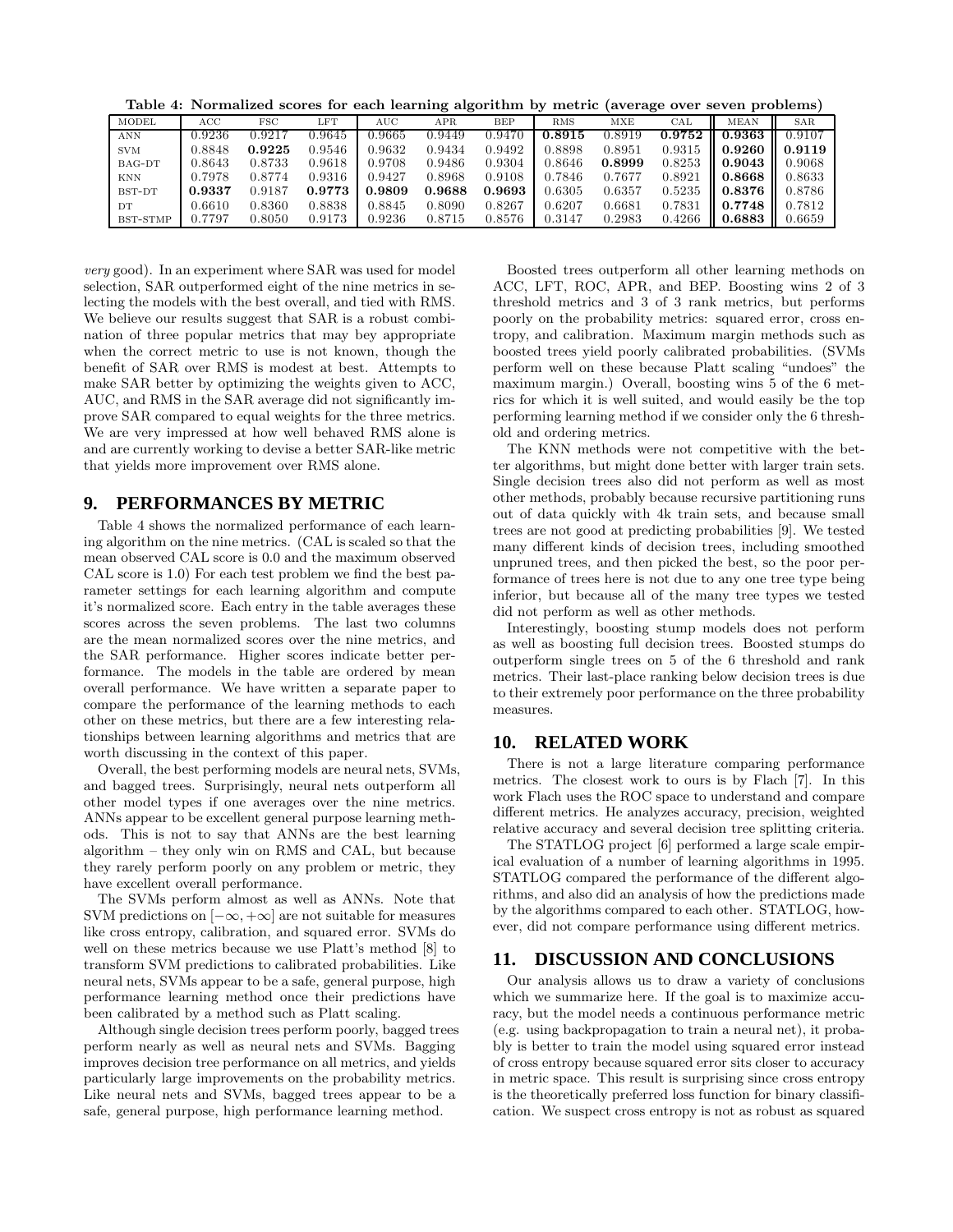error on real data sets because real data sometimes contains class noise that cross entropy is very sensitive to.

Squared error is a remarkably robust performance metric that has higher average correlation to the other metrics than any other metric except SAR. Squared error appears to be an excellent general purpose metric.

Many models achieve excellent performance on the ordering metrics AUC, APR, and BEP without making predictions that yield good probabilities. For example, the knearest neighbor models with the best ROC performance use values of K that are so large that most of the predictions are close to p, the fraction of positives in the data. This yields predictions that are poor when viewed as probabilities, yet small differences between these predicted values are sufficient to provide for good ordering.

As expected, maximum margin methods such as boosting and SVMs yield excellent performance on metrics such as accuracy for which they are designed. Surprisingly, however, the maximum margin methods also yield excellent performance on the ordering metrics. We had not expected that maximizing distances to decision boundaries would provide a good basis for ordering cases that fall far from those boundaries.

Although boosted trees perform well on accuracy and ROC, they perform poorly on probability metrics such as squared error and cross entropy. This poor performance on probability metrics is a consequence of boosting being a maximum margin method. SVMs do not exhibit this problem because we scale SVM predictions with Platt's method; Linearly scaling SVM predictions to [0, 1] does not work well.

Neural nets trained with backpropagation have excellent overall performance because, unlike boosting, they perform well on all metrics including the probability metrics RMS, MXE, and CAL. We believe part of the reason why the neural nets perform so well is that they were trained with backpropagation on squared error, and as we have seen squared error is an excellent metric.

The three ordering metrics, AUC, APR, and BEP, cluster close in metric space and exhibit strong pairwise correlations. These metrics clearly are similar to each other and somewhat interchangeable. We originally grouped LFT with the threshold metrics ACC and FSC, but the results suggest that LFT behaves more like BEP, an ordering metric. We now would group LFT with BEP in the ordering metrics along with AUC and APR.

The metric space for the ten metrics has three or more significant dimensions. The ten metrics do not all measure the same thing. Different performance metrics yield different tradeoffs that are appropriate in different settings. No one metric does it all, and the metric optimized to or used for model selection does matter. The SAR metric that combines accuracy, ROC area, and squared error appears to be a good, general purpose metric, but RMS is so good that SAR may not provide much benefit over using RMS alone. We hope that additional research in this area will enable us to design better metrics, and will shed more light on which metrics are most appropriate to use in different settings.

#### **12. ACKNOWLEDGMENTS**

Thanks to Geoff Crew and Alex Ksikes for help running some of the experiments. Thanks to the creators of XGVIS and XGOBI for the interactive MDS software used to generate the MDS plots. Thanks to collaborators at Stanford

Linear Accelerator for the SLAC data, and to Tony Gualtieri at NASA Goddard for help with the Indian Pines data.

### **13. REFERENCES**

- [1] C. Blake and C. Merz. UCI repository of machine learning databases, 1998.
- [2] M. DeGroot and S. Fienberg. The comparison and evaluation of forecasters. Statistician, 32(1):12–22, 1982.
- [3] P. Giudici. Applied Data Mining. John Wiley and Sons, New York, 2003.
- [4] A. Gualtieri, S. R. Chettri, R. Cromp, and L. Johnson. Support vector machine classifiers as applied to aviris data. In Proc. Eighth JPL Airborne Geoscience Workshop, 1999.
- [5] T. Joachims. Making large-scale svm learning practical. In Advances in Kernel Methods, 1999.
- [6] R. King, C. Feng, and A. Shutherland. Statlog: comparison of classification algorithms on large real-world problems. Applied Artificial Intelligence, 9(3):259–287, May/June 1995.
- [7] P.A.Flach. The geometry of roc space: understanding machine learning metrics through roc isometrics. In Proc. 20th International Conference on Machine Learning (ICML'03), pages 194–201. AAAI Press, January 2003.
- [8] J. Platt. Probabilistic outputs for support vector machines and comparison to regularized likelihood methods. In A. Smola, P. Bartlett, B. Schoelkopf, and D. Schuurmans, editors, Advances in Large Margin Classifiers, pages 61–74, 1999.
- [9] F. Provost and P. Domingos. Tree induction for probability-based rankings. Machine Learning, 52(3), 2003.
- [10] F. J. Provost and T. Fawcett. Analysis and visualization of classifier performance: Comparison under imprecise class and cost distributions. In Knowledge Discovery and Data Mining, pages 43–48, 1997.

# **APPENDIX**

# **A. PERFORMANCE METRICS**

- accuracy: probably the most widely used performance metric in Machine Learning. It is defined as the proportion of correct predictions the classifier makes relative to the size of the dataset. If a classifier has continuous outputs (e.g. neural nets), a threshold is set and everything above this threshold is predicted to be a positive.
- root-mean-squared-error (RMSE): widely used in regression, it measures how much predictions deviate from the true targets. <sup>1</sup>RMSE is defined as:

$$
RMSE = \sqrt{\frac{1}{N} \sum (Pred(C) - True(C))^2} \tag{1}
$$

mean cross entropy (MXE): is used in the probabilistic setting when interested in predicting the probability

<sup>1</sup>Root-mean-squared error is applicable to binary classification settings where the classifier outputs predictions on [0, 1] that are compared with the true target labels on  $\{0, 1\}.$